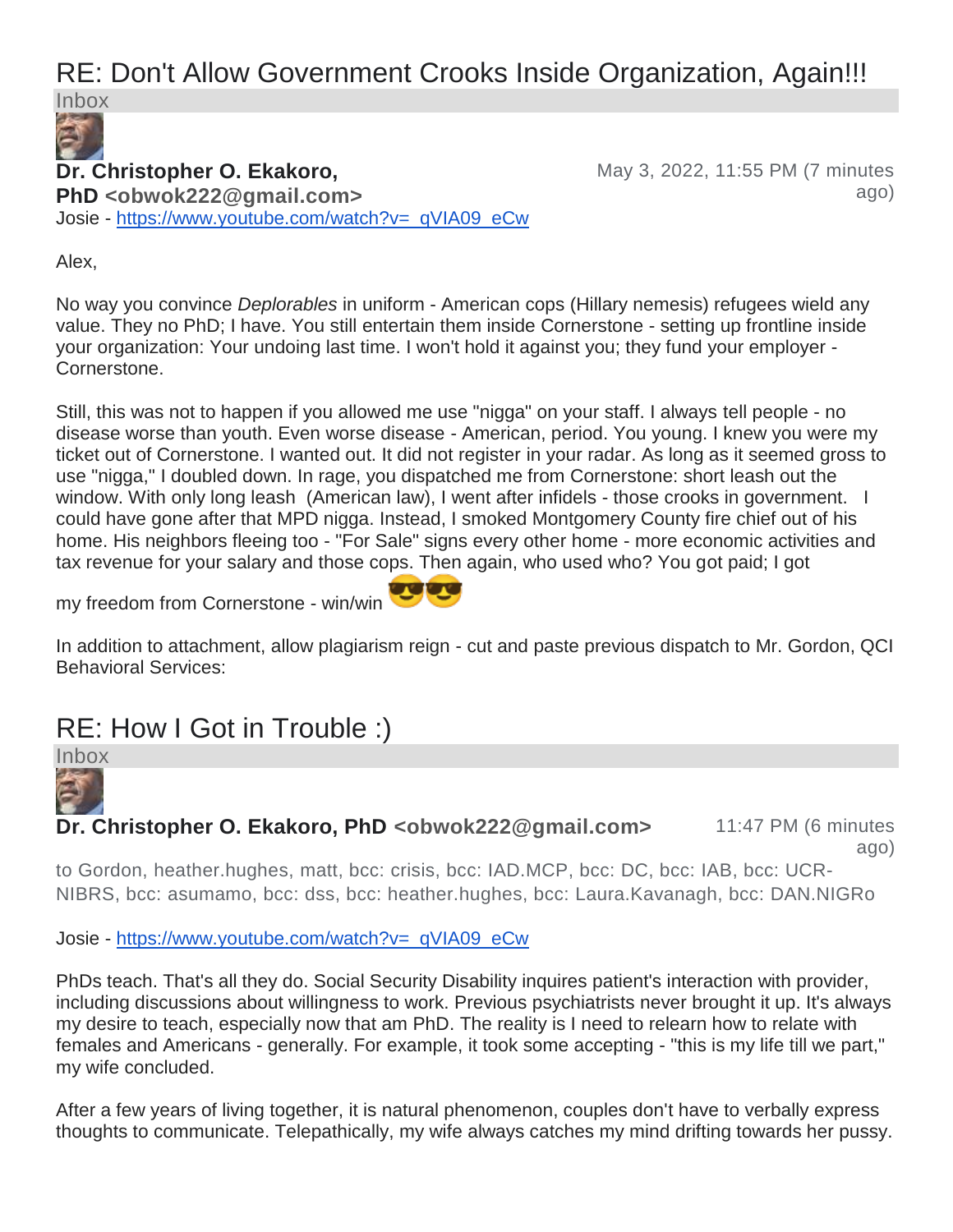In public, I strain to push my mind away from clutching onto women's pussy. I remember this happening when Michele Obama came on TV.

Now place me in classroom teaching high school students, whites, blacks and in-between. My recent Psychiatrist, a Muslim, when my condition worsened, I simply stopped visiting, since 2019 to be exact. See, Americans and Muslims, they are special spiritual beings, no express communication required. Telepathically, they catch Peeping Toms. Evidently, I feared Dr. Bangura would not miss catching my mind wondering into her private parts.

#### **How did it get to this level?**

It was one screw up after another - something Americans are extremely good at. Year 2009: Dr. Christopher Richardson wanted none of it. I insisted he helped stop American police torturing me (around NYC) with sirens, ambulances, fire trucks, and police cruisers. He ordered I don't drive my NYC taxi on return to meet him at Harlem Hospital Center. I lost 3 weeks of my life languishing on 10th floor of crazy wing.

That treatment pales in comparison to my experience with my own niggaz. I pressed Al Sharpton, help stop the white man from trying to kill me. Nigga preferred eliminating me, instead. Every Saturday meeting at his National Action Network, he sat me next to Staten Island slumlord - son of former police captain, Hunter. Police took note, foiled the scheme - pulling Hunter over for broken taillight, finding loaded gun, and other illicits.

I believe I belong in the classroom. First, I need the following help:

1. Regain my breathing reflexes. As a result of the trauma of daily torture by American police - anxiety disabled my breathing. I must remember to suck in air. You have to live it to appreciate the suffering. 2. Relearn to live with women or females. I constantly pull my mind away from women's private parts. 3. Inability to breathe creates opportunities for all kinds of emotional, social, psychological, and physical challenges - not for this page or email - see attachment.

God is Great!

Josie - [https://www.youtube.com/watch?v=\\_qVIA09\\_eCw](https://www.youtube.com/watch?v=_qVIA09_eCw) 

#### **Message blocked**

She looked the other way as her white cops feasted on me! She retreated to doing what she did just before teen pregnancy. She blocked email. Smart move - huh! Bitches don't learn.

Your message to **cathy.Lanier@nfl.com** has been blocked. See

technical details below for more information.

## **Proof: You can't run and hide from Dr. Ekakoro**

## RE: Missed Monday Appointment

Inbox



#### **Dr. Christopher O. Ekakoro,**

**PhD <obwok222@gmail.com>**

Apr 22, 2022, 11:32 PM (21 hours ago)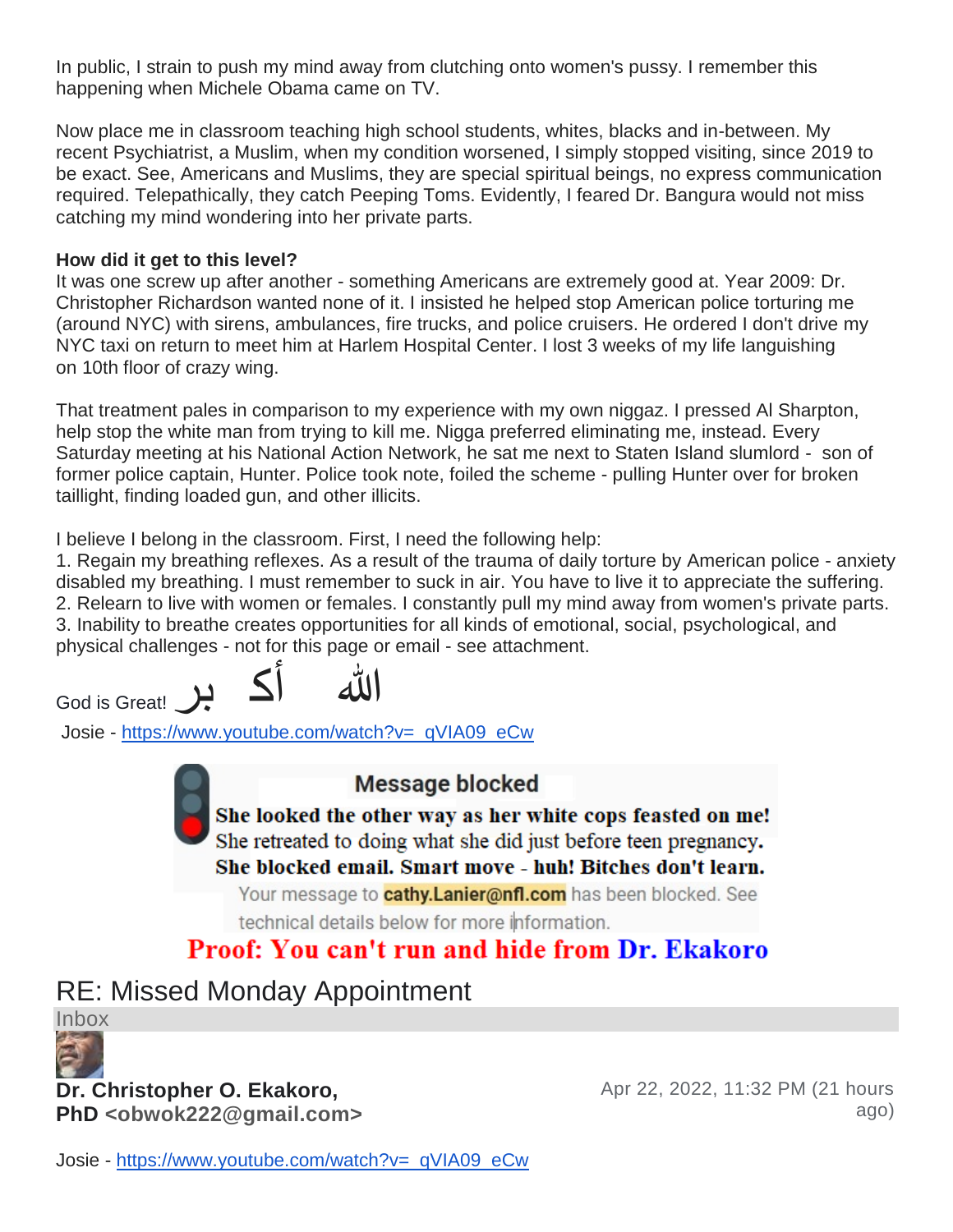Madam,

About Easter (Monday) meeting, possible we reschedule? I did not read from you. I assumed my email didn't hit your inbox - or something. Let me know the way forward. In the interim, am headed to NYC to open a new front. As you know I located Montgomery County fire chief crib and promptly sent him packing. Half his neighbors selling and running away as well. NYC front: This is what I hope to replicate.

Your refusal to meet me had no influence on NYC decision. Actually, it's right time coming just while they lick fresh wounds – hammer on hot iron. If smoking fire chief out of his home was bitter revenge, a similar fit on FDNY fire chief would even be more thrilling. Initially, Bloomberg and his FDNY - NYPD gang created the mess. Chief Manger and Montgomery County firemen simply took over from NYC gang. In between and in 2008 – 2009 I visited Adams in his 100 Blacks in Law Enforcement (nonprofit) office. I also visited Al Sharpton in his Harlem office. I told them white man trying to kill me. Both men projected "What-is-in-it for me" attitude. They had no skin in the game – I was to be the white man's lamb.

You might scream - wrong recipient, but I copied this to FBI. The infidels always provided me cover as I kicked crooked-asses. Just for your information - I get undercover protection whenever driving by homes of government crooks. NYC is Mafia gangland from the mayor down to fire chief to police commissioner. I am gonna need every FBI (undercover) protection to stand a chance. More in PDF attachment.

Not to forget - I remain hopeful you will reschedule the meeting to discuss disability support services specifically the funds for setting up auto repair shop.

Dear DSS,

I request appointment rescheduling due to unforeseen events. Time allowing, I like us to meet the following Monday (April 18) instead.

Excuse my choice of email account for communication. The college email failed. As now, this was the case with my Automotive Tech. Instructors. They understood. Obwok222@Gmail.com and another email became dependable alternatives. In due course - I expect DSS to sort out issues with my college email account.

Y'all need to learn to keep crooks (American police and government) out of my relationship with Montgomery College. That Automotive Tech. Dean - Mr. Edward Roberts entertained police. They turned him into some kind of toilet paper. While under police influence (DUI) Edward dismissed allegation police trying to kill me. He only sobered-up when I told him I smoked Montgomery County fire chief out of his home - causing his white neighbors to scramble for the exit - "For Sale" signs in every other home in fire chief development. See PDF attachment!

Dear Madam,

The problem is Obama and Al Sharpton - but you are white (based on name) - hence better customed to solving problems than them niggaz.

Automotive Technology best managed hands-on! Only way out - my own auto repair shop. On recent visit to Gaithersburg repair shop - African owner - I found out is married. Very stressful environment for me.

Couple on evening stroll - porn. Honeymoon - pussy. Engaged - porn. Today (in class) friend confided to me his mother is Filipino, his father Vietnamese. Thought crept into mind - sucker product of adult porn. I think the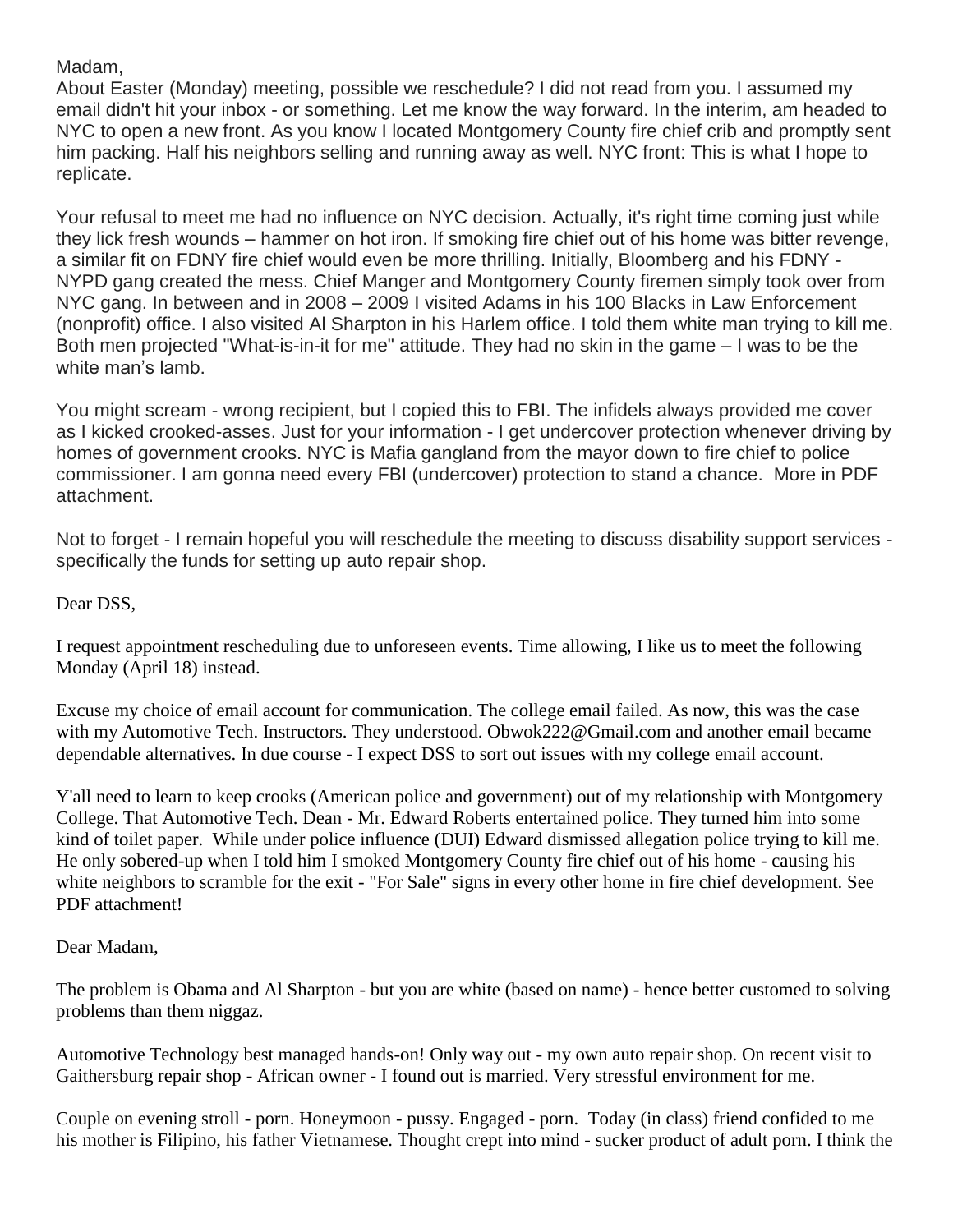same every time TV-talk: Obama, Kenyan father and American mother. White man tortured me entire 12 years nigga ruled the planet - see attachment.

This was not my primary path. I wrote emails to college president and department dean. Nigga before this infidel might have been more repsonsive. But then again - niggas in the president's office just sitting on my request for funds; "he already sold us - why pay him rat's behind" - their attitude.

Arguably, this is major league plate for little league (Disability Support Services) deliberation. In Ugandan socker - "mpangende (just kick it up there) strategy" hits the net 50% of the time. Nothing to lose bringing this matter to your attention. I can't emphasize it enough - see attachment.

Madam;

In America - staff recruitment is serious business. The wrong person and class in uproar! I respect my professors very much. For Professor Crowe - Automotive tech., he does not just project teachings - hearsays about Egyptians, Arabs, and multiculturalism. As son of diplomat, he experienced - firsthand, these cultures. The rest of the shit around him are just cultural babies - like 99.99% of Americans. Society benefits a lot from culturally illiterate folks - fools. They don't ask too many questions - giving thieves - politicians like Trump elbow-room to steal. Problem is, police working round the clock to kill me. Last thing I need is cultural babies - Americans playing with me during lab assignments. There is no reason asking me to go park a car with faulty windows. I came back to be asked if I rolled-up all the windows. That aside - I fear police infiltration and gasing me (remote) in that car - as you will read below. Then:

Jararaka - am fighting battles way bigger than the word "Big." Fighting American government is no joking matter

Sometimes I just withdraw from social networking (Facebook and time thieves) so I get deeper messages from St. Michael

I got poisoned by way of gassing in my car. This was this past Tuesday (March 22, 2022). I

embarked on unceasing prayer  $\bullet$  to St. Michael

By Friday night - Saturday morning, my headache was an afterthought

If I was engaged in chatters, mental and physical activities – I would not have connected with St. Michael the way I did. This may be better understood by MBA advisor to corporate executives: Less is More. The less workload – the more time for corporate strategy and visionary duties!

Now I have to start anticipating the government's next move because they have withdrawn the Mallick Mechanical Contractors' trucks used to gas me at Rockville and Gaithersburg fire houses. They talk of Putin hiring private assassins and mercenaries to hunt down Ukrainian leaders – just wait till Americans try to take you down

Remember - the government is merely playing defense

They know I must get compensation for over 10 years they tortured me

To pressure the government - I chased fire chief from his home

I also shut down a few private businesses - bars with outdoor dining

I also shut down two volunteer and SSL programs in about 3 fire houses of 4-Corners, Rockville, and Gaithersburg

See - every American knows what the government has been doing to me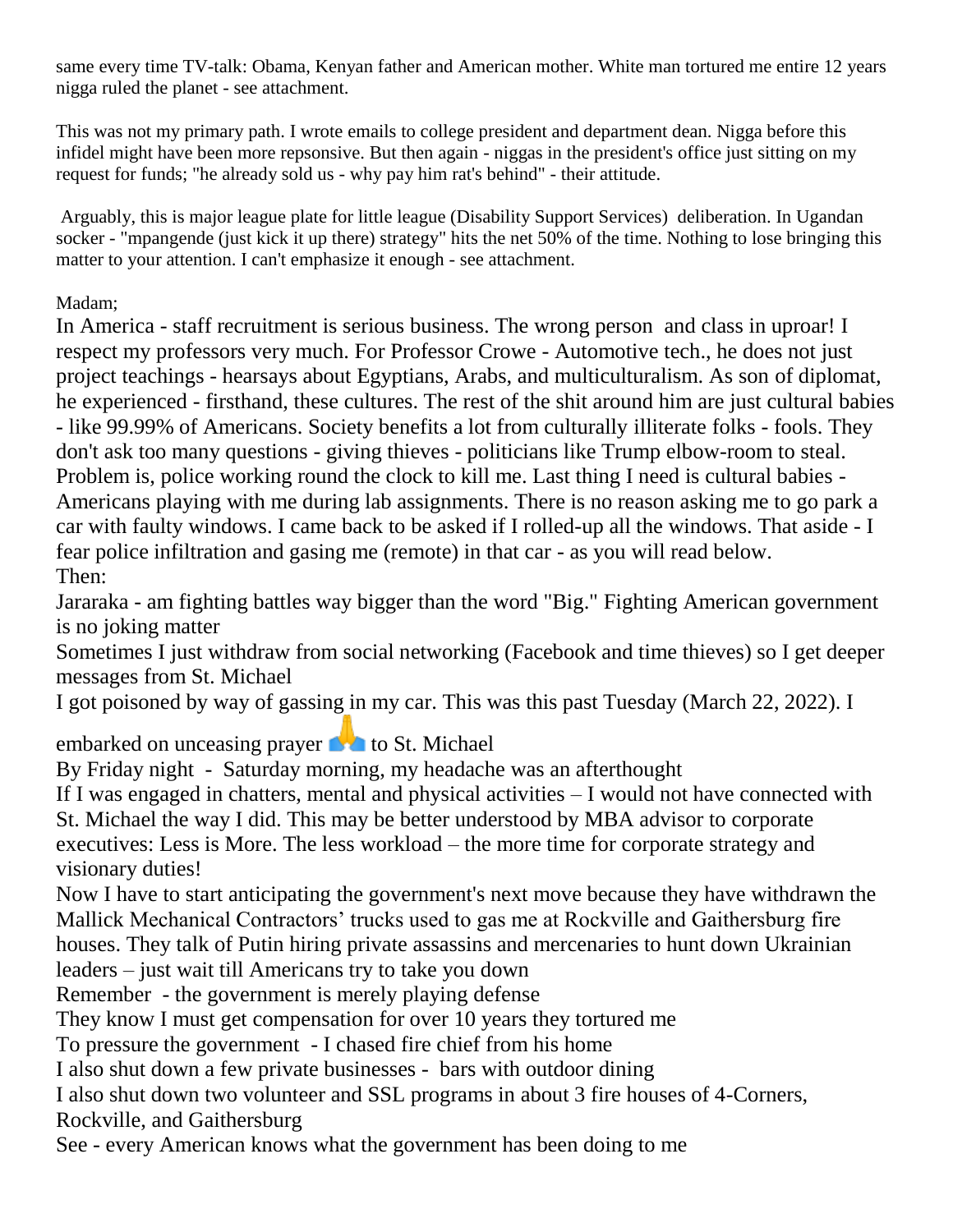They know the government wants me dead So - all I have to do is drive by the fire chief's home and he runs away Now, over half of fire chief's neighbors are selling their homes and moving out The goal is to pressure zungu into calling me and paying me off Or to soften them to the point I find a lawyer - go to court and government no show defense of its actions I even forced whole police barracks (specialized unit – Sheriff's Deputies) to change their parking; they stopped parking their cruisers in front of their Rockville Circuit Court - jails I will send you photos of me dressed like Masurubu that has zungu on back foot for his life On construction sites – white engineers take cover when police alert them am headed in their direction or their work area Call it Luwero Triangle, USA: Relations between me and police All I have is St. Michael Police have everything, except St. Michael Let the best team win!

Earlier:

Americans of all stripes operate funeral-business mindset; at least it strikes as so. Mother Seton Parish - Germantown - Father Lee: Lie #1 - Doc! We never got the email. What was it about anyway?

Dr. Ekakoro: American police want to kill me. I don't want to carry my cross into another business. I decide, I operate own Auto Repair shop. I just need recommendation letters from as many credible houses of worship, and others for loan underwriter consideration.

Father Lee: Lie #2 - I don't believe police out to put knees on your neck. This also is a lie because church administrators collude with that hip of Germantown corruption, AKA 5th District Commander to monitor my ins and outs.

Dr. Ekakoro: Father! *Believing* is an American right. Unless in Russia or black male, you are within your right not to believe my claim of danger from police.

Failing to get under my skin - Father declined my demand to know his name. Carol (the receptionist) too "forgot" Father's name. They knew they would be fodder for the next email dispatch :).

Just like a 5th grader must provide mental image of her rapist - I dug the pedos (unmeant because Priests are personification of Jesus - and am a practicing Catholic) out from Parish website: <https://mothersetonparish.org/home/staff>

I want to speculate, reasons for Father Lee's insensitivity and disinclination on recommendation letter:

1. Unprofessional *nigga* description of Chief Contee, Chief Jones, Commander Griffin, Mayor Adams, Mayor Fenty, and Rev. Sharpton.

2. Redneck characterization of Chief Manger, the two former fire chiefs - Lohr and Bowers, and that bitch - Chief Lanier.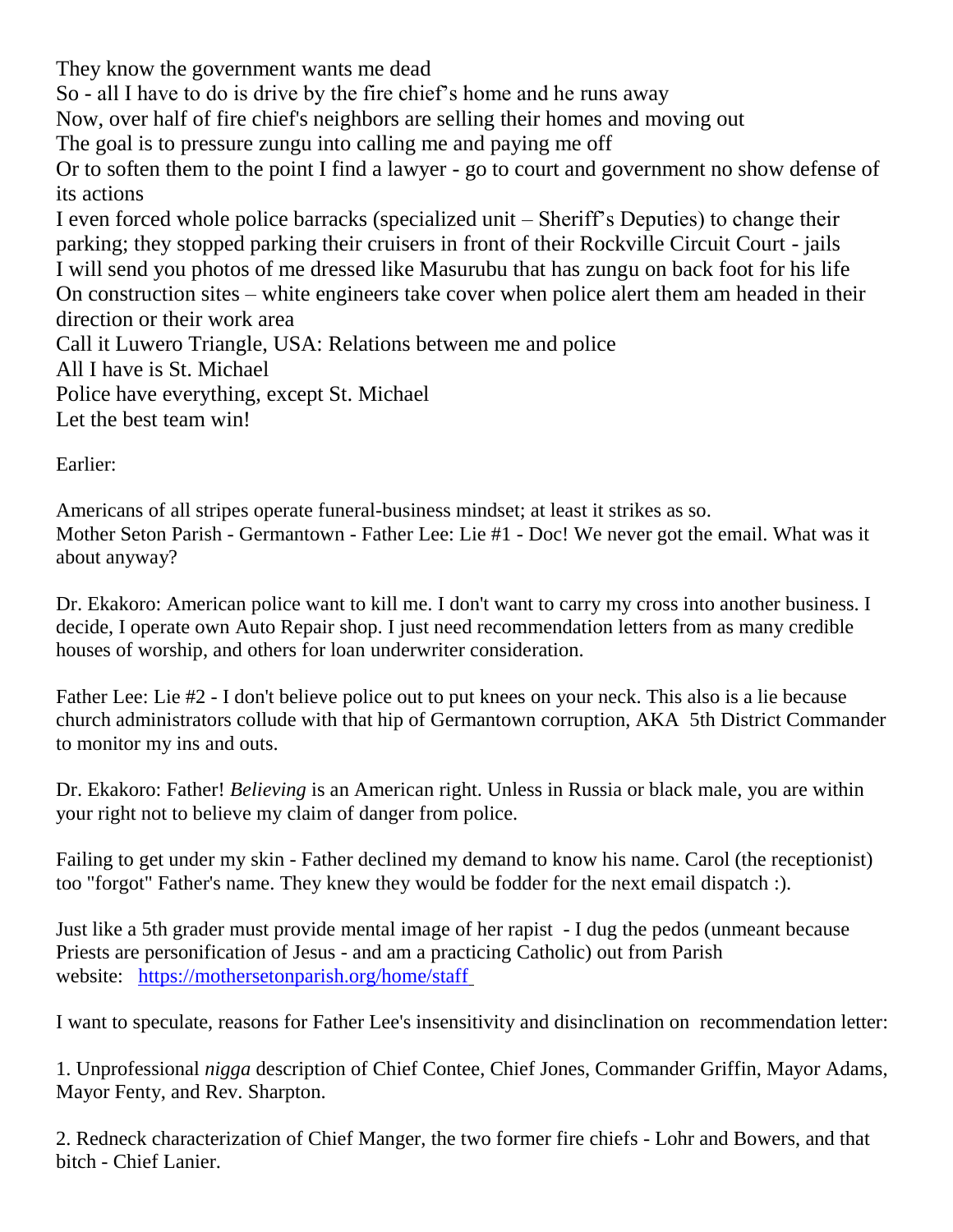3. Ill-conceived smoking of Montgomery County fire chief out of his home.

4. Disruption of SSL and volunteer programs at the two fire houses of Rockville and Gaithersburg.

Father, your intransigence was graceless. Reading material contained in the attachment, I wondered what you thought these niggaz and infidels were thinking! Will it take a revolution to get responsive governments? That is not why am in America. I don't see one soul fly two million miles into a can of worms and burst a gut disinfecting Americana.

I will state it again: I need a letter of recommendation to secure funding for my own auto repair shop self employment.

Historically, I am unemployable. Relentless police behavior undermines prospective employers' approach to me. In one of many instances, police pressured my CPA to serve me poison-laced tea and then beer at a later date. I believe it was payback for "smoking" the fire chief out of his home,

This (even) after assuring these Americans - fire chief could move back to his home. They just won't take my word for legal tender. Please see attachment!

All these blocked mesages: spineless niggaz occupy leadership slots - deny opportunities to would be heros - and the result is America. As more niggaz gumshoe into leadership - watch America become the new Africa - hopeless: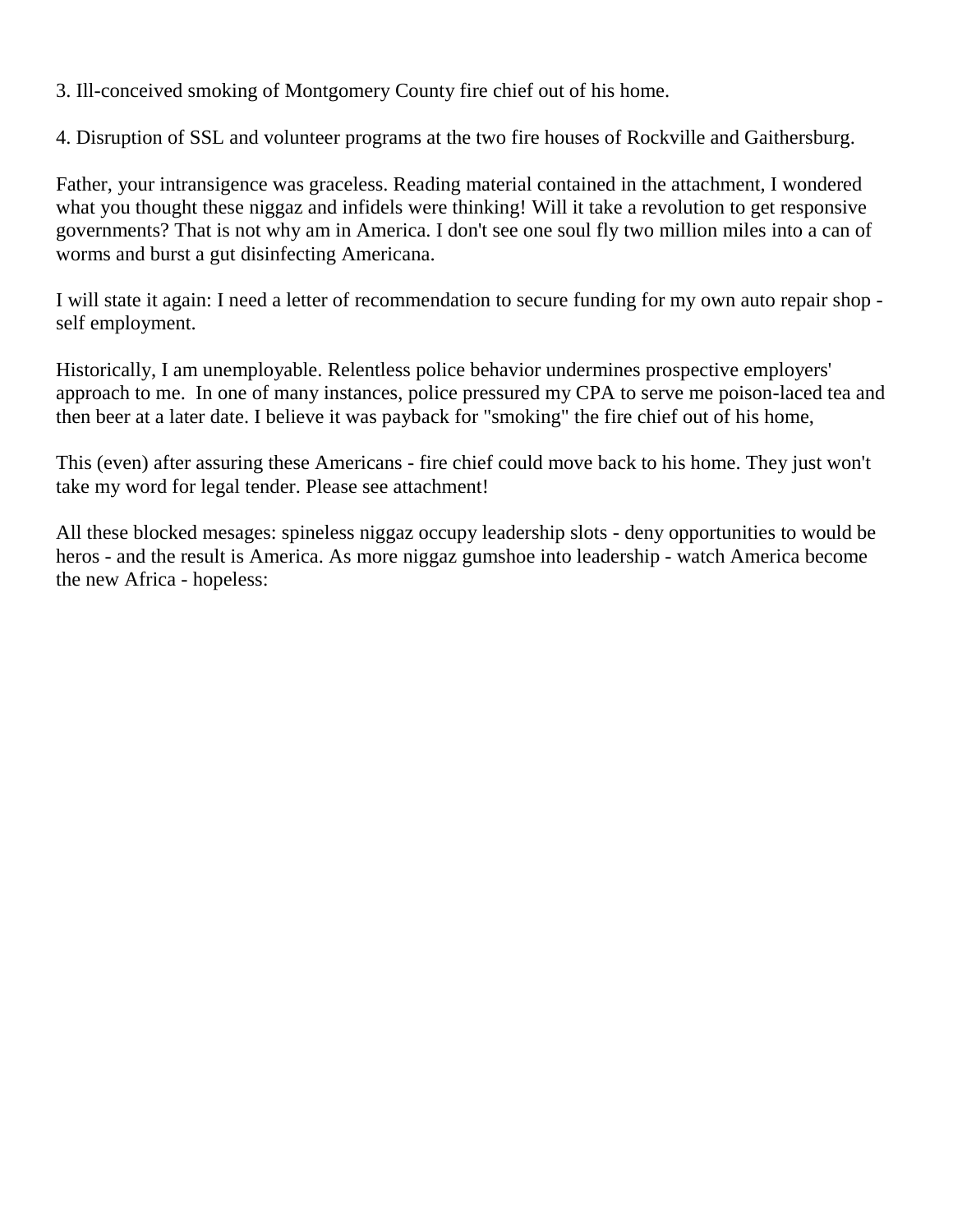## **Message blocked**

She looked the other way as her white cops feasted on me! She retreated to doing what she did just before teen pregnancy. She blocked email. Smart move - huh! Bitches don't learn. Your message to **cathy.Lanier@nfl.com** has been blocked. See

technical details below for more information.

## **Proof: You can't run and hide from Dr. Ekakoro**



#### **Message blocked**

Your message to Chris. Bonner@metropolitanamec.org has been blocked. See technical details below for more information

e



#### Message blocked

Your message to michael.subin@montgomerycountymd.gov has been blocked. See technical details below for more



### **Message blocked**

Your message to Marie. Braxton@metropolitanamec.org has been blocked. See technical details below for more information.



## Message blocked

Your message to Michelle. Ledder@metropolitanamec.org has been blocked. See technical details below for more information.



### **Message blocked**

Your message to Helen. Harvin@metropolitanamec.org has been blocked. See technical details below for more information.



Alhamdulillahi Rabbil Alameen! - Arabic for "All the praises and thanks be to Allah who is the Lord of the worlds."

Thanks a million,

Dr. Christopher O Ekakoro, PhD WhatsApp: (301) 760 - 0217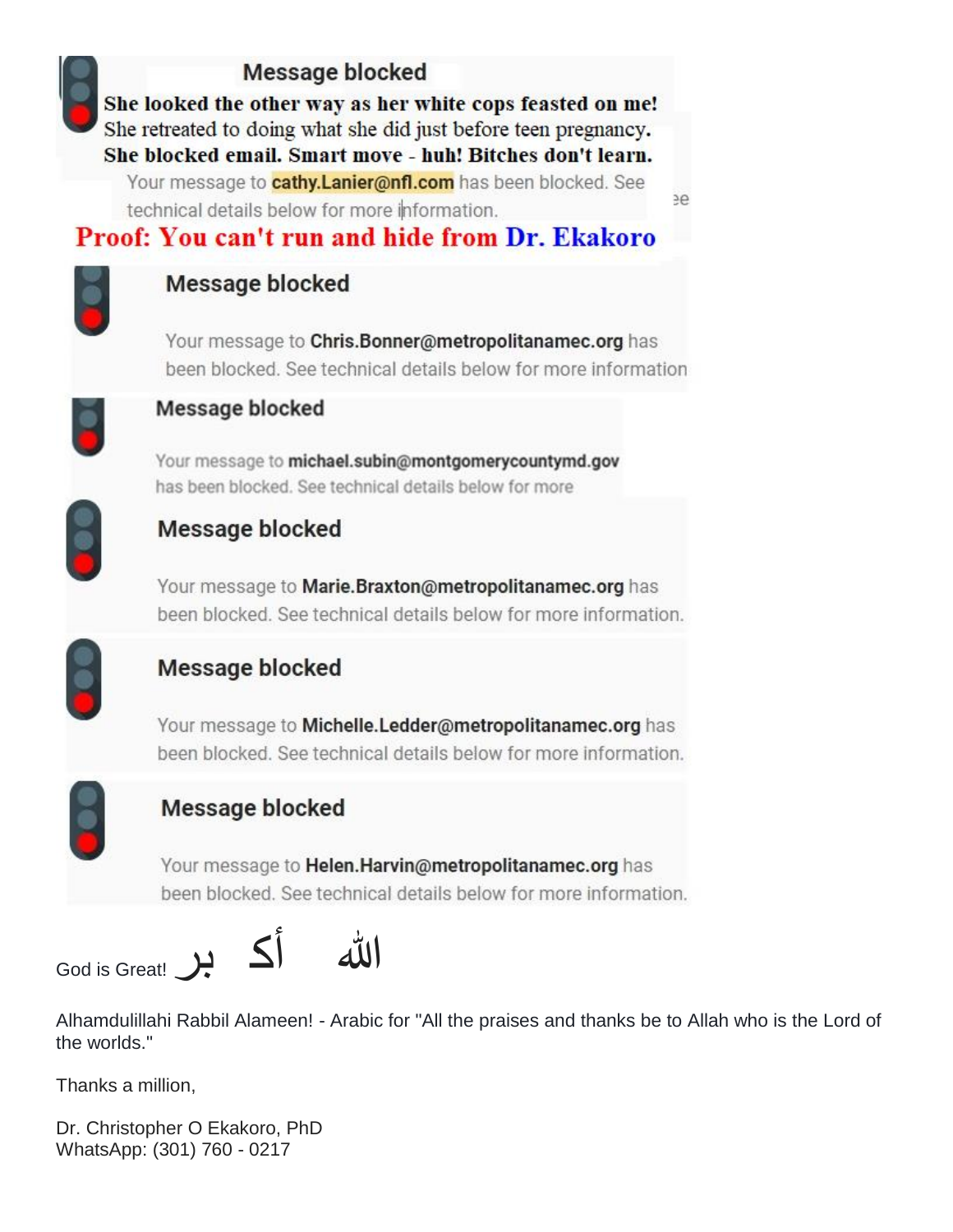#### **America is a Sick Country Beyond Redemption**

NB: First - NYC Commissioner spent man-hours, gas, diesel, and every stupidity in the white man's arsenal.

Second - Montgomery County - Chief Manger - took over the torture scheme, ambulances, fire trucks, fire engines, police cruisers, undercover, and poison in McDonald's, Penera Bread, Whole Foods, Starbucks, and all manner of mom and pop stores

Third, I returned to NYC to conduct taxi-driver job stress research as part of my PhD dissertation project. Unlike Commissioner Kelly before this fool, O'Neill preferred all of the above plus undercover and poison. They took over kitchens in Far Rockaway and served me poison-laced chicken.

Fourth - Monsignor (St. Mary Rockville) rebuke. I told Monsignor - past 10 years police been trying to kill me - please help. Flanked by two government agents, Monsignor gathered courage - "Doc - go your embassy, have them pay your one way flight to Kampala."

Fifth, Rev John of St. John Baptist Church - Columbia, Maryland. "Bro - the white man trying to eliminate me - I forced the fire chief from his home as payback - please help." Any child saw the urgency of my situation - but this grown Minister of the Word saw a disposable refugee. While gesturing - Rev murmured - "call me!"

And on and on and on - stupidity, irresponsible children (AKA grown men) and blood thirsty cops at every turn.

Now am demanding \$22 million compensation - everyone is gone into hiding. Even the FBI refuses to respond to my plea for help. They would rather wait get fired like Michigan Simone Biles, gymnast screwup agents

Visit us at ===> <https://lamdogigroup.com/>

**In the end, I call upon Chief Manger to resign.**

**First, Commissioner Kelly, NYC screwed up.**

**Add insult to injury, Chief Manger really messed up big time. While leading by** 

**misleading, zungu conned police and firemen into believing a Straight-A PhD Student** 

**imminent threat – chasing me with emergency vehicles, poisoning me at McDonald's,** 

**Penera Bread, Whole Foods, Starbucks, not to mention blanket, undercover surveillance – see attachment.**

**The following conspirators owe me \$22 million: Chief Newsham, Chief Contee, Chief** 

**Jones, Chief Aziz, Chief Hamill, and Chief Myers.**

- from: **Dr. Christopher O. Ekakoro,**  PhD <obwok222@gmail.com>
	- to: dallas.davenport@montgomerycollege.edu

cc: crisis@nationalactionnetwork.net, IAD.MCP@montgomerycountymd.gov, "Complaints Office, DC Police (DCPC)" <dcpolice.complaintsoffice@dc.gov>, IAB@nypd.org, UCR-NIBRS@fbi.gov, asumamo@mcch.net,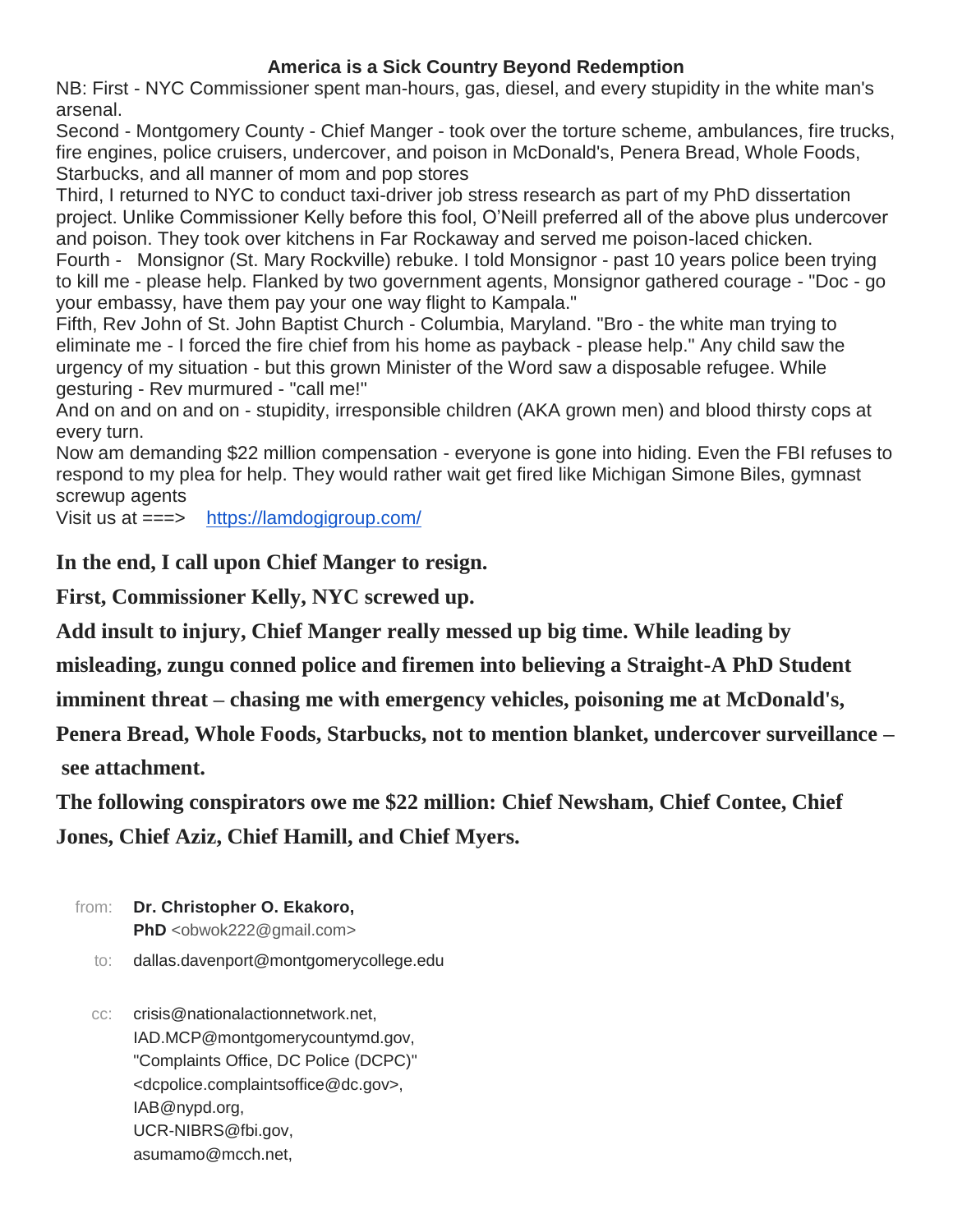states.attorney@montgomerycountymd.gov, info@steppingstonesshelter.org, mbrown@mcch.net, stmattlak@hotmail.com, rrobinson@iworksmc.org, governor.mail@maryland.gov, Councilmember.Jawando@montgomerycountymd.gov, contact\_us@stjohnbaptistchurch.org, NAACP <hollywoodbureau@naacpnet.org>, NAACP <washingtonbureau@naacpnet.org>, NAACP <actso@naacpnet.org>, info@naacpnc.org, ohr@dc.gov, ocrmail@hhs.gov, president@whitehouse.gov, mccr@maryland.gov, complaints@kenyaembassydc.org, Adrienne.Craver@montgomerycountymd.gov, Councilmember.Riemer@montgomerycountymd.gov, washington@mofa.go.ug, ubalozi@tanzaniaembassy-us.org, info@rwandaembassy.org, info.ssdembassy@gmail.com, info@burundiembassy-usa.com, ccop@co.pg.md.us, citizen.complaints@dc.gov, hcpd@howardcountymd.gov, usemb@mofa.gov.sa, ethiopia@ethiopianembassy.org, dir-sor@mothersetonparish.org, info@saembassy.org, Ramaruc@dirco.gov.za, ambassador.washington@foreign.gov.za, consular.la@dirco.gov.za, KampalaWebContact@state.gov, KampalaUSCitizen@state.gov, KampalaPress@state.gov, ConsularKigali@state.gov, drsacs@state.gov, USEmbassyNairobiPressOffice@state.gov, "Nairobi, PAS" <nairobipas@state.gov>, AbujaACS@state.gov, LagosACS@state.gov, general.enquiries@britishcouncil.org, info@washington.diplo.de, washington@diplobel.fed.be, office@mystandrew.org,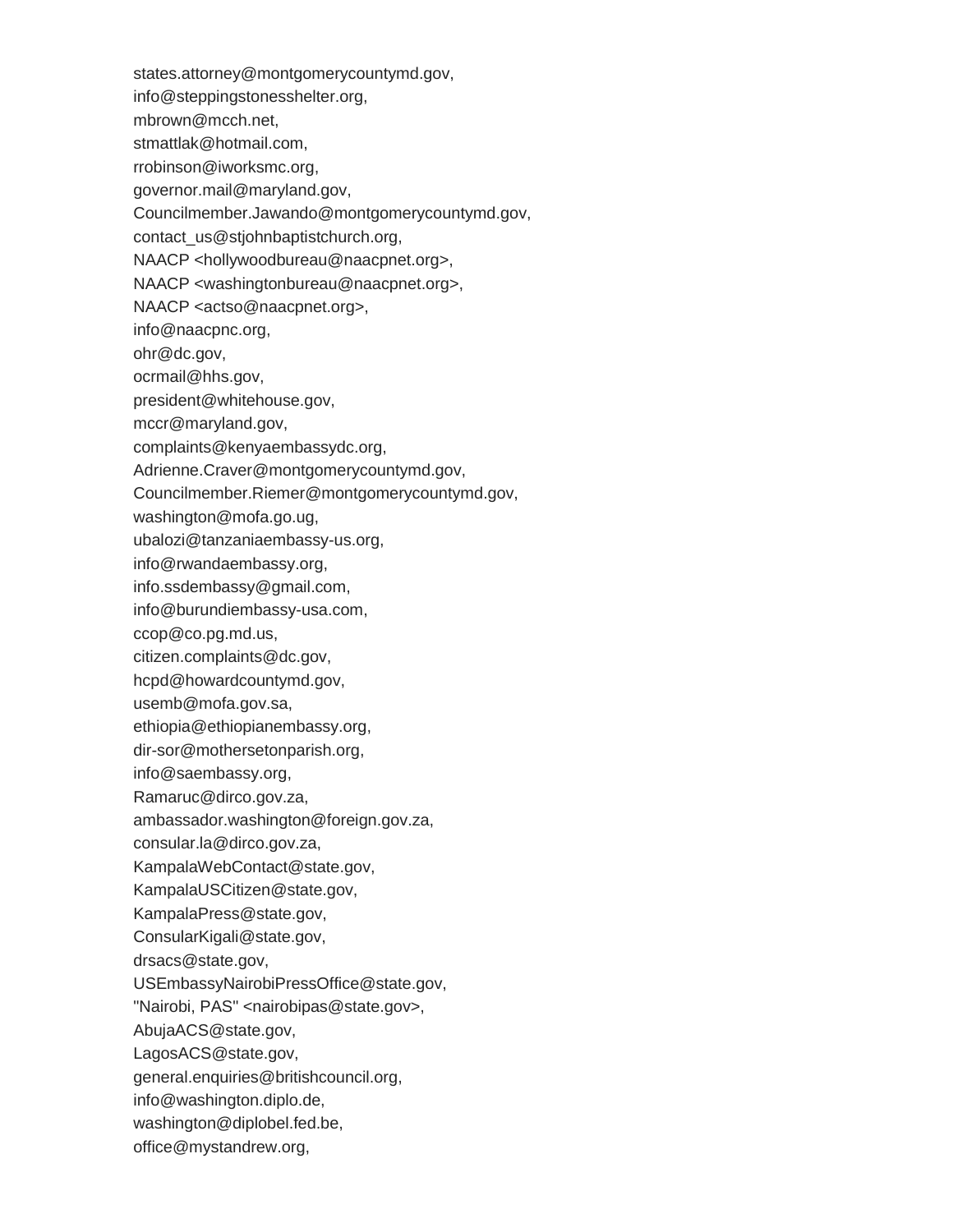visas@consulfrance-washington.org, pastor@standrewuoc.org, president@standrewuoc.org, admin@standrewuoc.org, charities@standrewuoc.org, hall@standrewuoc.org, heritagechurch2@gmail.com, sakoffice@gmail.com, emily@ccpk.org, administrator@ccpk.org, guerrant@umd.edu, sundayschool@ccpk.org, info@statehouse.go.ug, press@statehouse.go.ug, news@newvision.co.ug, editorial@ug.nationmedia.com, letters@ug.nationmedia.com, customercare@ke.nationmedia.com, newsdesk@ke.nationmedia.com, sales\_inquiries@ke.nationmedia.com, mailbox@ke.nationmedia.com, Customercare@ke.nationmedia.com, corporate@standardmedia.co.ke, Debbie.Bartlett@montgomerycountymd.gov, Ryan.Wechsler@montgomerycountymd.gov, Lauren.DeMarco@montgomerycountymd.gov, info@saudiembassy.net, Info.was@mofa.gov.sa, egyptpress.dc@gmail.com, embassy@egyptembassy.net, Guadalupe.Mancia@montgomerycountymd.gov, Debra.Bartlett@montgomerycountymd.gov, CRCLOutreach@dhs.gov, rusembusa@mid.ru, russconswdc@gmail.com, crcl@dhs.gov, hrv.ice@dhs.gov, clp@dhs.gov, assistance@vanhollen.senate.gov, generalusa@mofa.go.kr, politicalusa@mofa.go.kr, consularsection@embassyofpakistanusa.org, oag@oag.state.md.us, public.engagement@dhs.gov, dallas.davenport@montgomerycollege.edu, dana.baker@montgomerycollege.edu, support@nfldigitalcare.zendesk.com,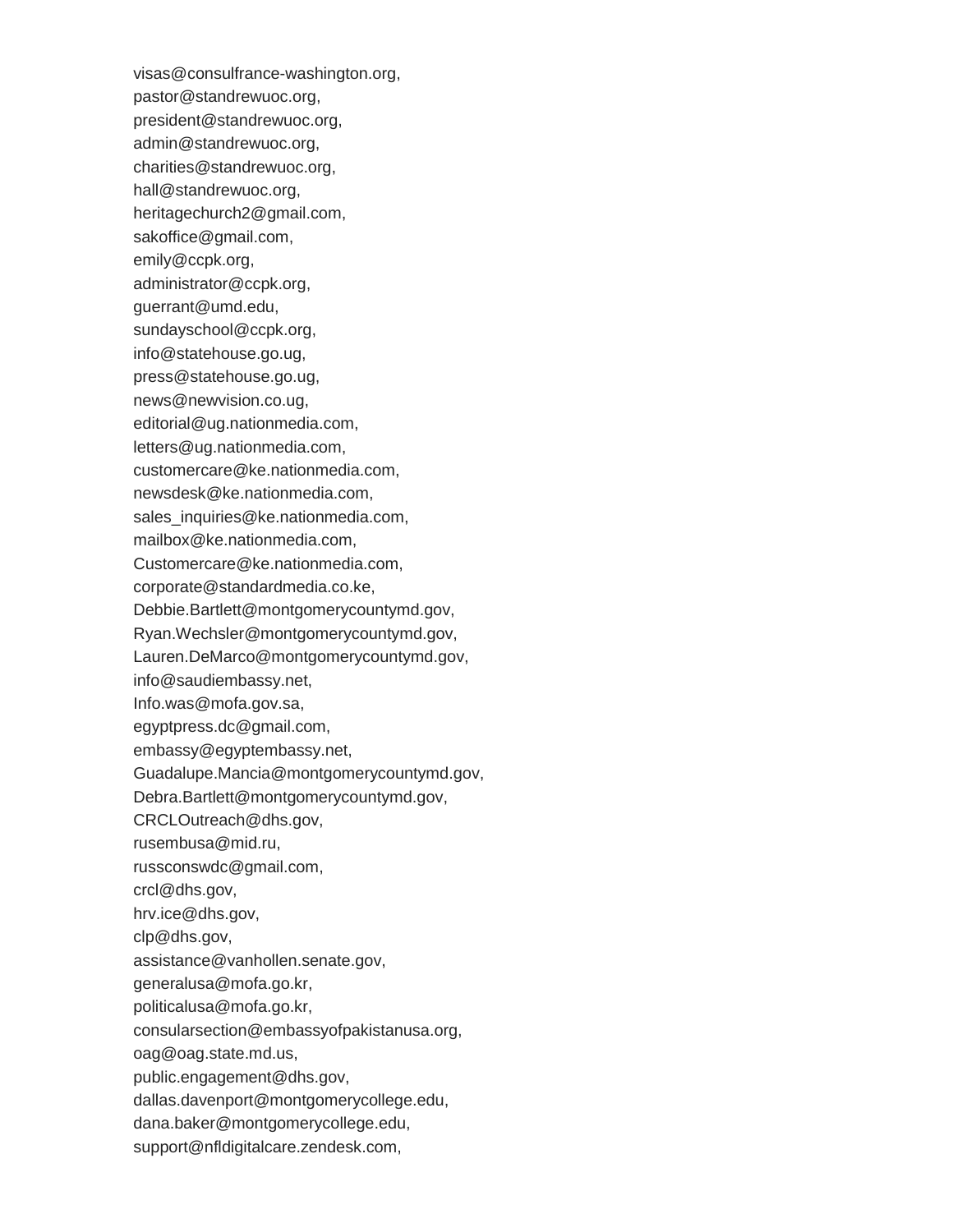support@nazarene.org, Anthony Bosnick <ABosnick@sfadw.org>, cconnor@wcl.american.edu, hodgdon@wcl.american.edu, Elizabeth.Britova@cc-dc.org, Jennifer.bibby@cc-dc.org, wsnape@wcl.american.edu, Tiffany.Wright@howard.edu, Ed.Williams@howard.edu, lawclinics@georgetown.edu, fb573@georgetown.edu, pwg7@georgetown.edu, BMILLER@wcl.american.edu, JENNY@wcl.american.edu, KRONICK@wcl.american.edu, LLGREEN@wcl.american.edu, MILLWARD@wcl.american.edu, clinicadmin@law.gwu.edu, lkohn@law.gwu.edu, willisjohnson@law.gwu.edu, mtudela@law.gwu.edu, cj@civiljusticenetwork.org, jason.vail@americanbar.org, mary.meixner@americanbar.org, brad.stewart@montgomerycollege.edu, info@saintjohnneumann.org, George.Payne@montgomerycollege.edu, Margaret.Latimer@montgomerycollege.edu, shawnlynes@sheehy.com, chrisprender@sheehy.com, Kimberly.Kelley@montgomerycollege.edu, anthonyschifano@sheehy.com, Sanjay.Rai@montgomerycollege.edu, Elena.Saenz@montgomerycollege.edu, recruiter@kvfd.org, info@gwgvfd.org, mark.sroka@gaithersburgmd.gov, Ashley Williams <AWilliams@mcch.net>, vinco@sheehy.com, joeshine@sheehy.com, info@harvestersolney.org, cityclerk@rockvillemd.gov, police@gaithersburgmd.gov, fwerden@e-stignatius.org, Carolyn.Terry@montgomerycollege.edu, publicsafety@rockvillemd.gov, policeCSO@gaithersburgmd.gov,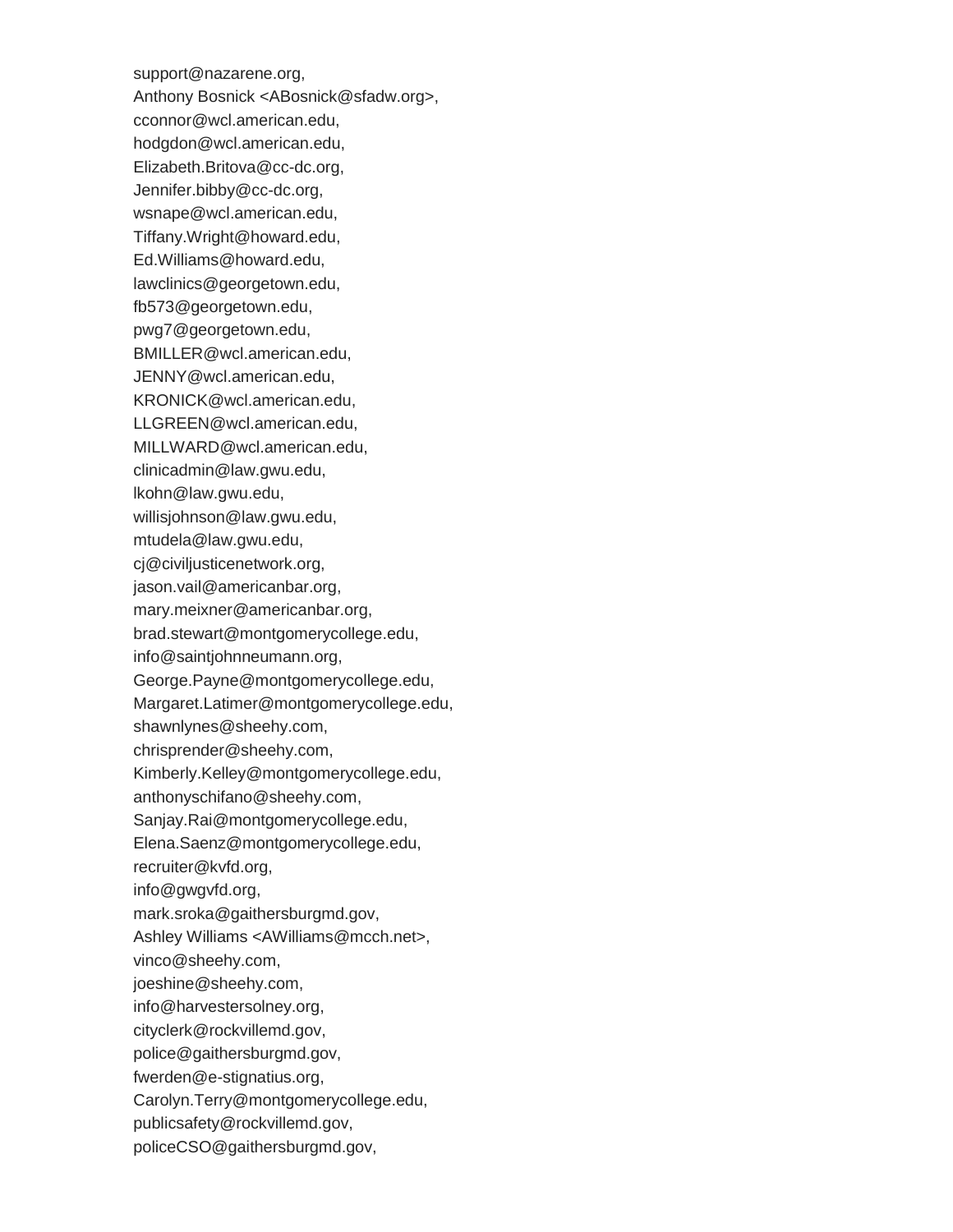Frank.Trezza@montgomerycollege.edu, john.coliton@montgomerycollege.edu, elizabeth.benton@montgomerycollege.edu, tonya.mason@montgomerycollege.edu, info@stjes.com, info@stpetersolney.org, executivedirector@bnaishalomofolney.org, admin@olneybaptistchurch.com, eric.benjamin@montgomerycollege.edu, raquel.bunai@montgomerycollege.edu, Jermaine Williams <president@montgomerycollege.edu>, lisannie.montilla@montgomerycollege.edu, lisaziropoulos@sheehy.com, bridget.abraham@montgomerycollege.edu, sharon.bland@montgomerycollege.edu, stephen.cain@montgomerycollege.edu, meghan.gibbons@montgomerycollege.edu, johny.hamman@montgomerycollege.edu, lily.lee@montgomerycollege.edu, susan.madden@montgomerycollege.edu, clevette.ridguard@montgomerycollege.edu, jeanette.rojas@montgomerycollege.edu, michellet.scott@montgomerycollege.edu, yvette.walters@montgomerycollege.edu, amy.tutt@montgomerycollege.edu, Doris.Stokes@gaithersburgmd.gov, ReslientMC@montgomerycollege.edu, tanisha.briley@gaithersburgmd.gov, contactus@wkchamber.org, wkchamber@wkchamber.org, cityhall@gaithersburgmd.gov, sydnorg@fitzmall.com, lawyers@rumpolelaw.com, cwampler@wandsfirm.com, Mayor.Tracey@tok.md.gov, JimOnder@gmail.com, info@wvrs.org, stacey@thinkmoco.com, info@hccmc.org, ereyes@ledcmetro.org, Paul.Sexton@edwardjones.com, ADawes@sandyspringbank.com, 4DCommander@montgomerycountymd.gov, bliss3630@hotmail.com, Commander@alpost268.org, servpro10083@gmail.com,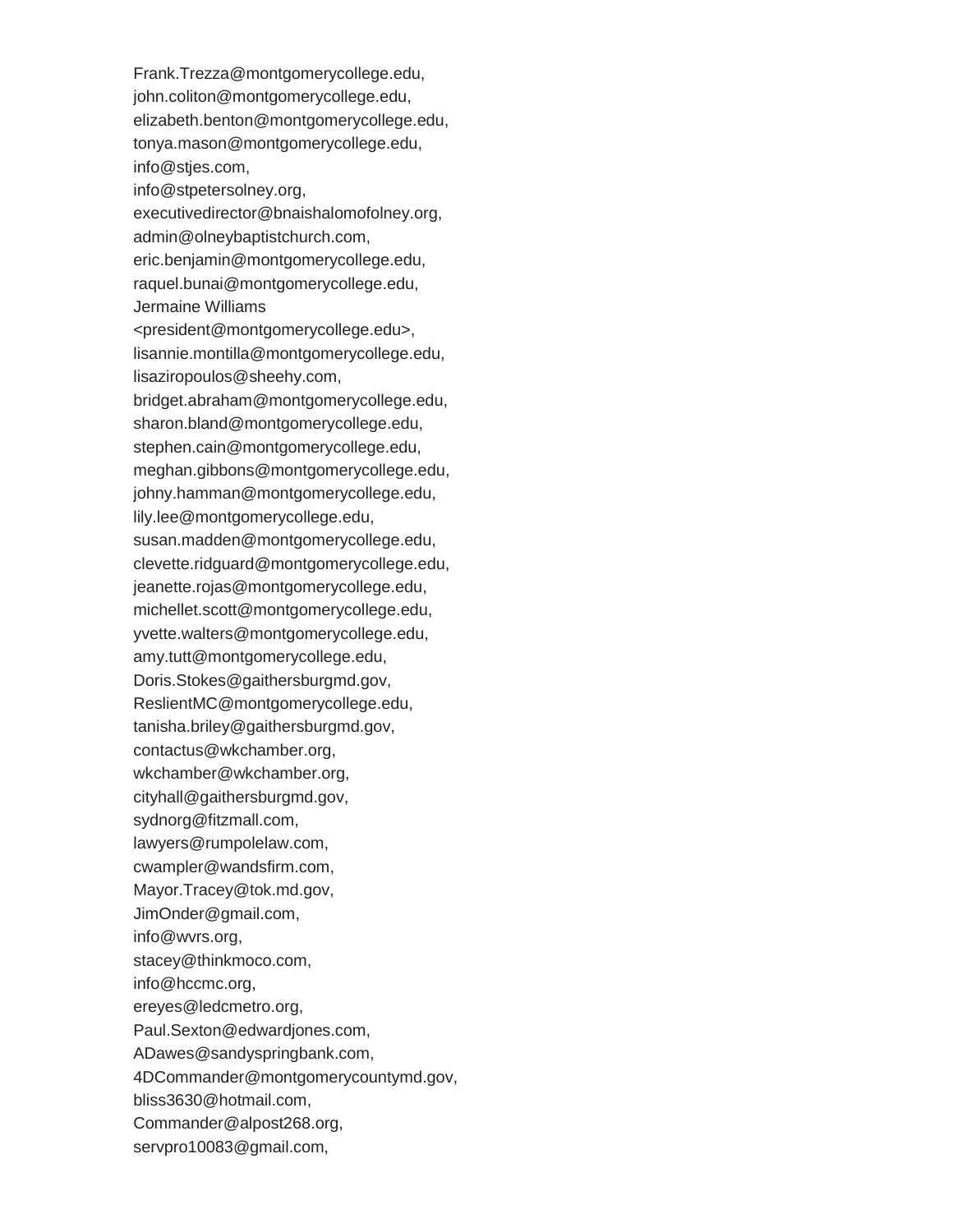- Mirza.Donegan@griswoldhomecare.com,
- ihop522@verizon.net,
- bballenger@kensingtonsl.com,
- Michelle.Golden@montgomerycountymd.gov,
- alan.pultyniewicz@montgomerycountymd.gov,
- sahmad1@mtb.com,
- pgray@signalfinancialfcu.org,
- President@kvfd.org,
- dmercado@lfcu.org,
- wssKiwanis@gmail.com,
- kguinan@crossway-community.org,
- info@ericadams2021.com,
- anne.peyer@cornerstonemontgomery.org,
- phillip@marylandconsumer.com,
- sidney.cooper@montgomerycountymd.gov,
- sonya.clark@maryland.gov,
- james.hock@maryland.gov,
- Luisa.Cardona@montgomerycountymd.gov,
- christopher.mcdonold@maryland.gov,
- mcdot.director@montgomerycountymd.gov,
- nsherwood@saitaxes.com,
- inquiries@zagfirm.com,
- gregory.shipley@maryland.gov,
- brian.geraci@maryland.gov,
- Amanda Gomez <agomez@nypost.com>,
- Scott Lareau <slareau@nypost.com>,
- Patrick Judge <pjudge@nypost.com>,
- clloyd@nypost.com,
- studios@nypost.com,
- agencymail@customercare.nyc.gov,
- cshawkins@co.pg.md.us,
- Civil-clerk@co.pg.md.us,
- countyexecutive@co.pg.md.us,
- ojones@howardcountymd.gov,
- tmturner@co.pg.md.us,
- dmglaros@co.pg.md.us,
- CouncilDistrict1@co.pg.md.us,
- publicaffairs@arlingtonva.us,
- erothstein@carrollcountymd.gov,
- crweaver@carrollcountymd.gov,
- krindfusz@arlingtonva.us,
- Nhiner@arlingtonva.us,
- asavage@arlingtonva.us,
- bhelfer@arlingtonva.us,
- dyungmann@howardcountymd.gov,
- mocrs@dc.gov,
- CountyBoard@arlingtonva.us,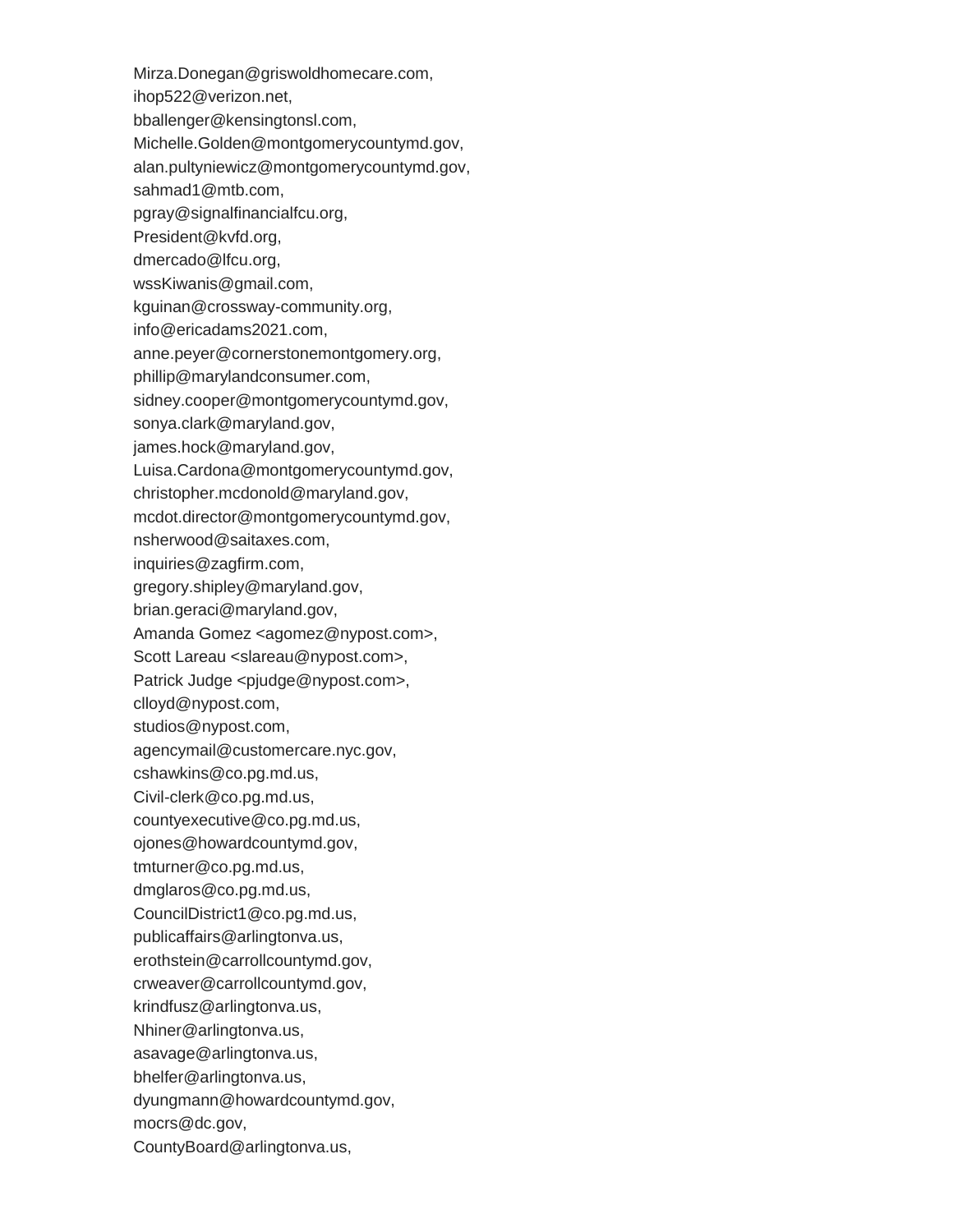commissioner.shade@alleganygov.org, countyboard@arlingtonva.us, countymanager@arlingtonva.us, dltaveras@co.pg.md.us, councildistrict7@co.pg.md.us, commissioner.caporale@alleganygov.org, eom@dc.gov, expitt99@aacounty.org, councilmember.rice@montgomerycountymd.gov, ask@howardcountymd.gov, jfitzwater@frederickcountymd.gov, lisa.rodvien@aacounty.org, todd.morgan@stmarysmd.com, mike.hewitt@stmarysmd.com, Police\_CustServ@co.pg.md.us, randy.guy@stmarysmd.com, ebouchat@carrollcountymd.gov, swantz@carrollcountymd.gov, jessica.haire@aacounty.org, Communications@brooklynbp.nyc.gov, 5DCommander@montgomerycountymd.gov, 3DCommander@montgomerycountymd.gov, SAnderson@sfadw.org, MEgan@sfadw.org, JTreacy@sfadw.org, smrockville@gmail.com, mainoffice@smsrockville.org, stmaryrockville@yahoo.com, Monica.Ludwig@stpatrickadw.org, 6DCommander@montgomerycountymd.gov, jgardner@frederickcountymd.gov

bcc: Parishoffice@olvp.org, st.aug.advocacy@gmail.com, info@ncfcmd.org, welcome@gicf.church, office@stanthonyparish.org, office@stanthonyschoolva.org, Africarising2@yahoo.com, crigby@howardcountymd.gov, info@church-redeemer.org, banyanwu@lanecollege.edu, dpchurch@comcast.net, fadjei@lanecollege.edu, krogers@covlife.org, jleach@covlife.org, staugustineteamhope@gmail.com,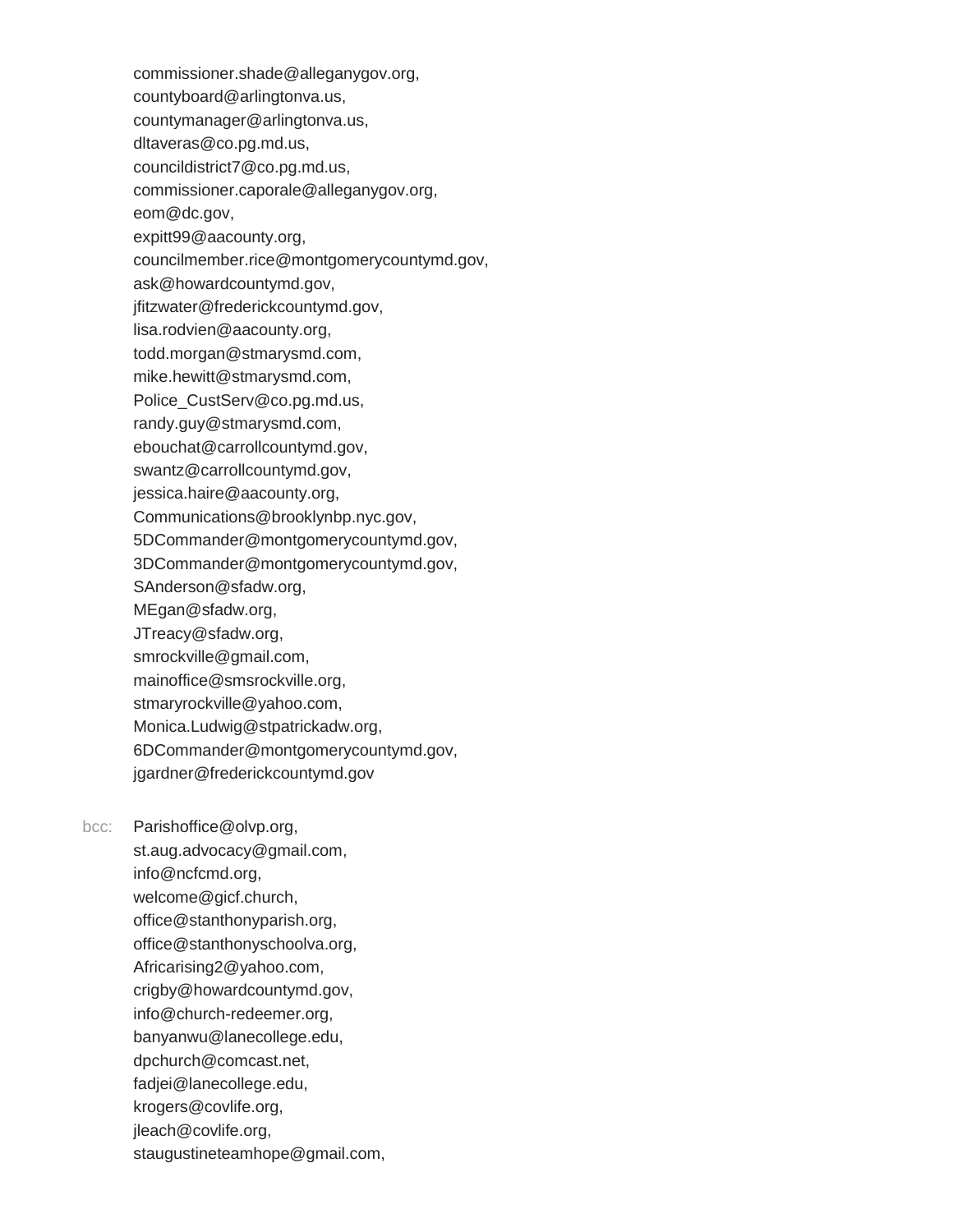bjudon@saintaugustine-dc.org, tkeeler@covlife.org, office@neighborhoodc.org, pdacey@frederickcountymd.gov, giving@church-redeemer.org, MFranklin@co.pg.md.us, AskReynoso@brooklynbp.nyc.gov, office@shadygrovepca.org, HCPDOutreach@howardcountymd.gov, carlos.heraud@dc.gov, Donna Zezzo <dzezzo@sfadw.org>, Anthony Bosnick <ABosnick@sfadw.org>, djung@howardcountymd.gov, lswebster@co.pg.md.us, kdhughes@co.pg.md.us, fgoldstein@dc37.net, mpd@dc.gov, robert.contee@dc.gov, 1DCommander@montgomerycountymd.gov, cball@howardcountymd.gov, aowatkins@co.pg.md.us, CHIEFMCPD@montgomerycountymd.gov, waalexander@co.pg.md.us, rbowers@oceancitymd.gov, dchavis@oceancitymd.gov, scheduling@nationalactionnetwork.net, tony@marinuccicpa.com, dmiller@oceancitymd.gov, beth.johnson.ea@bajtaxprep.com, LPDTips@laurel.md.us, rhamill@laurel.md.us, mplazinski@laurel.md.us, syuen@co.pg.md.us, Eunice <Kate@mcdonough-law.com>, rdispirito@rockvillemd.gov, media@nationalactionnetwork.net, lpd@laurel.md.us, matt@bradleyhillschurch.org, linda@bradleyhillschurch.org, crisis@nationalactionnetwork.net, randy.griffin@dc.gov, matthew@bradleyhillschurch.org, office@stjohnsnorwood.org, chris@bradleyhillschurch.org, msp.internalaffairs@maryland.gov, daniel.everett@maryland.gov, stlukes@stlukesbrighton.org,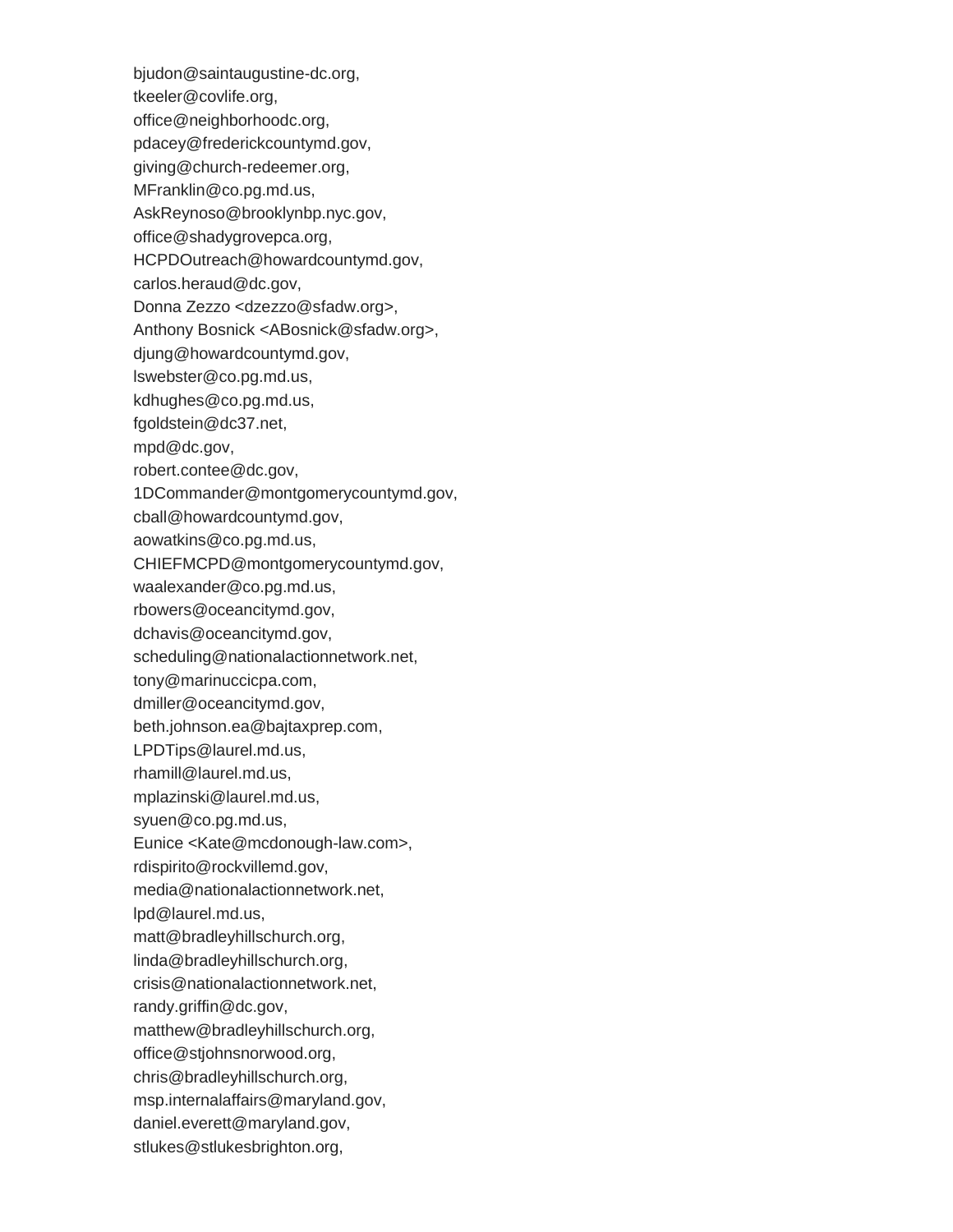kmaher@hagerstownmd.org, dfrye@hagerstownmd.org, snicewarner@hagerstownmd.org, contact@metropolitanamec.org, pkifer@hagerstownpd.org, codecompliance@hagerstownmd.org, William.Lamar@metropolitanamec.org, info@saintjohnneumann.org, sferrell@rockvillemd.gov, Moya.Harris@metropolitanamec.org, parish@stmartinsweb.org, AscensionChurchSligo@comcast.net, info@hagerstownpd.org, slohr@hagerstownmd.org, Lucille.Knowles@metropolitanamec.org, cathy.Lanier@nfl.com, CABadiru@co.pg.md.us, it@nazarene.org, support@nazarene.org, office@saintmarkpresby.org, maryann.moore@e-stignatius.org, info@redeemer.us, info@grace.community, zcrowley@stlouisparish.org, slancaster1@stlouisparish.org, fsarro@stlouisparish.org, fziegler@stlouisparish.org, khostutler@stlouisparish.org, mjkolb@stlouisparish.org, mfaulstich@stlouisparish.org, teberhardt@stlouisparish.org, ceberhardt@stlouisparish.org, office@laurelpresbyterian.org, office@fbslaurel.com, seniorpastor@bethanylaurel.org, office@bethanylaurel.org, bobby@bethanylaurel.org, byates@bethanylaurel.org, bccyouth@bethanylaurel.org, bethesdaumc@washmorefeet.org, info@bethelmc.org, sara@chabadpotomac.com, rabbi@chabadpotomac.com, yieipchesed@gmail.com, president@yieip.org, office@stjamespotomac.org, rabbiantine@bethsholom.org,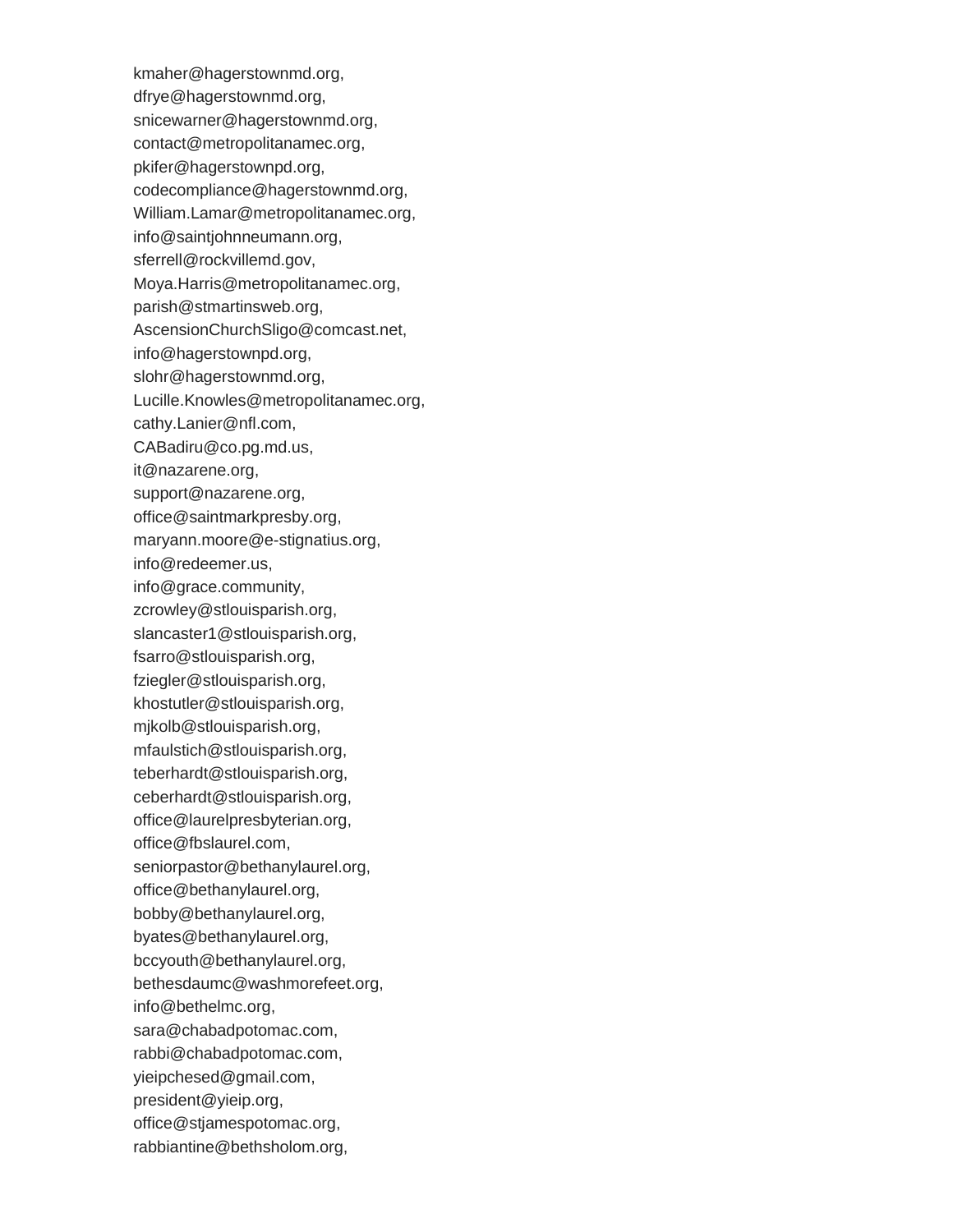rzutshi@bethsholom.org, sfriedman@bethsholom.org, awindolph@bethsholom.org, office@bethsholom.org, Neelsville Office <office@neelsville.org>, NeelsvillePNC@gmail.com, jenelson@uttyler.edu, strose@strose.com, FatherMateo@strose.com, FatherEmanuel@strose.com, DeaconFrank@strose.com, CJeffrey@strose.com, ISalazar@strose.com, SShea@strose.com, TMurphy@strose.com, uccofsenecavalley@gmail.com, churchoffice@greenridgebaptist.org, revdwhodsdon@gmail.com, hytcc@comcast.net, resurrection.md@gmail.com, revemilyb@gmail.com, ashtonumchurch@gmail.com, aaronbroderickpiano@gmail.com, ashton.preschool@gmail.com, welcome@cccashton.org, MarylandChurchofLove@gmail.com, parish.office@stjanedechantal.org, office@sevenlocksbaptist.org, Office@genevapotomac.org, office@trinity-germantown.org, revbonnie@trinity-germantown.org, info@crcc.org, info@graceepiscopalchurch.org, rtamec.pr@gmail.com, rtjoshuasjournal@yahoo.com, publicrelations@reidtemple.org, mbruce@cag.org, hrodriguez@cag.org, mcastillo@cag.org, pmcdorman@cag.org, smoore@cag.org, djuliawingeier50@gmail.com, churchadministrator@hughesumc.org, trustees@hughesumc.org, ingridportillo05@gmail.com, gomezluisag21@gmail.com, hughesumc.hubconnection@gmail.com,